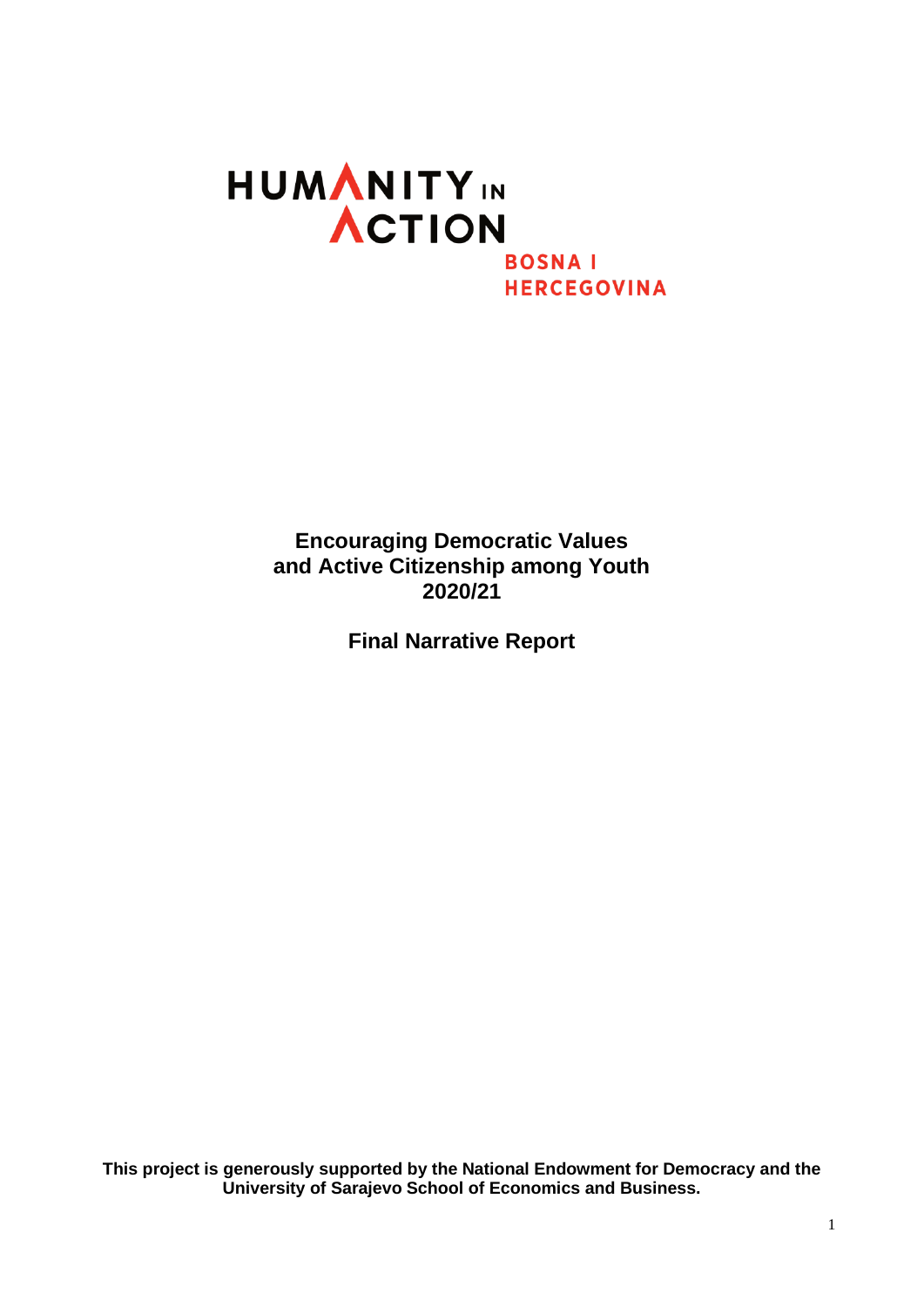#### **>> PROGRAM DESCRIPTION >>**

The year-long program seeks to train 15 aspiring young people, introducing them to democracy and human rights matters, encouraging them to employ critical thinking when considering sensitive topics, and to build their communication, presentation, and research skills. The program includes several educational modules: a nine-day-long learning and skills development training and a three-day-long debate workshop; individual research policy-briefs on democracy-related issues with assigned mentors; a three-day-long project-building and project-management training; a group project resulting in four civic campaigns; a two-month period for the promotion of the results of the implemented civic campaigns; and finally a closing ceremony with a final debate tournament.

#### **>> ACTIVITIES >>**

This report covers all program phases (October 1, 2020 – September 30, 2021), which includes the promotion and preparation for the implementation of the program, first educational module divided into online and in-person lectures and workshop, the second phase dedicated to individual research conducted by the participants with the supervision and support of assigned research mentors (December 21, 2020 – February 28, 2021), project and financial management training held in May in Neum, where the participants had the opportunity to develop ideas for the civic campaigns, the implementation of four EDVACAY group civic campaigns, their promotion in the media under the guidance of assigned mentors, and the closing ceremony of the program (including a debate tournament and a meeting with the participants of the HIA BiH "Game Changers" project). A section of the report is also dedicated to the Humanity in Action Fellowship program which NED supported with funding for Action projects, and 4 additional EDVACAY Alumni Civic Campaigns, also financially supported by NED.

#### **>> Preparatory Activities**

The ninth cycle of the EDVACAY program was prepared and organized in the midst of the Covid-19 global pandemic, which implied many details and decisions that needed to be carefully considered and planned with keeping in mind the well-being of the new cohort and the team members as a priority.

The Call for Applications was open from October 5 until November 5, 2020. Besides daily promotion on the [Humanity in Action Bosnia and Herzegovina website](https://www.humanityinaction.org/news_item/hia-bih-otvoreni-poziv-za-dostavljanje-prijava-za-ucesce-na-pdviagmm-programu/) and social media pages (mainly Facebook and Instagram), the news about the Call for Applications was directly sent to all universities in BiH, and published on several student NGOs and associations, info web portals and on official university websites, inter alia: [Oštra Nula Association in Banja](https://www.facebook.com/Ostra0)  [Luka,](https://www.facebook.com/Ostra0) [Mladibl.com Youth info portal in Banja Luka,](https://www.mladibl.com/?p=3184) Lonac.pro – [online community for activism and](https://www.lonac.pro/hia-bih-otvoreni-poziv-za-dostavljanje-prijava-za-ucesce-na-pdviagmm-programu)  [entrepreneurship,](https://www.lonac.pro/hia-bih-otvoreni-poziv-za-dostavljanje-prijava-za-ucesce-na-pdviagmm-programu) [Hocu.ba,](https://www.hocu.ba/indexphp/hocupriliku/humanity-in-action-prijavi-se-za-ucesce-u-projektu/) [Center for Career Development CERK,](https://cerk.info/program-fondacija-humanity-in-action-bih-poticanje-demokratskih-vrijednosti-i-aktivnog-gradjanstva-medju-mladima/) [Institute for Youth](https://www.facebook.com/pg/institut.kult/posts/)  [Development KULT,](https://www.facebook.com/pg/institut.kult/posts/) [Citizens against Terrorism CAT,](https://www.catbih.ba/humanity-in-action-poziv-za-ucesce-u-programu/) [RadiYo Active Zenica,](https://activezenica.org/2020/10/06/humanity-in-action-ucestvuj-u-projektu-poticanje-demokratskih-vrijednosti-i-aktivnog-gradjanstva-medju-mladima/) [Dobarportal.net,](https://dobarportal.net/2020/10/06/poziv-studentima-poticanje-demokratskih-vrijednosti-i-aktivnog-gradanstva-medu-mladima/) [STUDOMAT,](https://studomat.ba/humanity-in-action-bosna-i-hercegovina-objavljuje-poziv-za-dostavljanje-prijava-za-ucesce-u-projektu-poticanje-demokratskih-vrijednosti-i-aktivnog-gradjanstva-medju-mladima/102559/) [Perspektiva.plus,](https://perspektiva.plus/poticanje-demokratskih-vrijednosti-i-aktivnog-gradjanstva-medju-mladima/) [University of Sarajevo Faculty of Political Sciences,](https://fpn.unsa.ba/b/poziv-na-prijavu-za-ucesce-na-humanity-in-action-pdviagmm-programu/) [University of](https://af.unsa.ba/poticanje-demokratskih-vrijednosti-i-aktivnog-gradjanstva-medju-mladima/)  [Sarajevo Faculty of Architecture,](https://af.unsa.ba/poticanje-demokratskih-vrijednosti-i-aktivnog-gradjanstva-medju-mladima/) [University of Banja Luka Faculty of Political Sciences,](https://fpn.unibl.org/sr/studenti/studentske-novosti/1308-poticanje-demokratskih-vrijednosti-i-aktivnog-gradjanstva-medju-mladima) [University](https://www.unibl.org/sr/vesti/2020/10/poziv-za-prijavu-na-projekat-podsticanje-demokratskih-vrijednosti-i-aktivnog-gradjanstva-medju-mladima)  [of Banja Luka,](https://www.unibl.org/sr/vesti/2020/10/poziv-za-prijavu-na-projekat-podsticanje-demokratskih-vrijednosti-i-aktivnog-gradjanstva-medju-mladima) [University in Banja Luka Faculty of Philosophy,](https://ff.unibl.org/sve-novosti/novost/410/humanity-in-action-bosna-i-hercegovina-poziv-za-ucesce-u-projektu) [University in Mostar Faculty of](https://ff.sum.ba/hr/node/23309)  [Philosophy,](https://ff.sum.ba/hr/node/23309) [University in Zenica.](https://unze.ba/humanity-in-action-bosna-i-hercegovina-objavljuje-poziv-za-dostavljanje-prijava-za-ucesce-u-projektu-poticanje-demokratskih-vrijednosti-i-aktivnog-gradjanstva-medju-mladima/) The program was also promoted through Humanity in Action Senior Fellow Network and EDVACAY Alumni Network channels and many of the Alumni members shared the Call on their personal social media accounts.

Project staff also promoted the program in person at several NGOs and faculties at [University of](https://www.humanityinaction.org/news_item/edvacay-program-promotion-in-banja-luka/) [Banja Luka](https://www.humanityinaction.org/news_item/edvacay-program-promotion-in-banja-luka/) and University of [East Sarajevo](https://www.humanityinaction.org/news_item/edvacay-program-promotion-at-the-east-sarajevo-university/) in September 2020. In October, we were invited to promote the program and the Call for Applications at the Friedrich Ebert Stiftung in BiH supported online event 'EU Political Cafe', where the students of political sciences were invited, alongside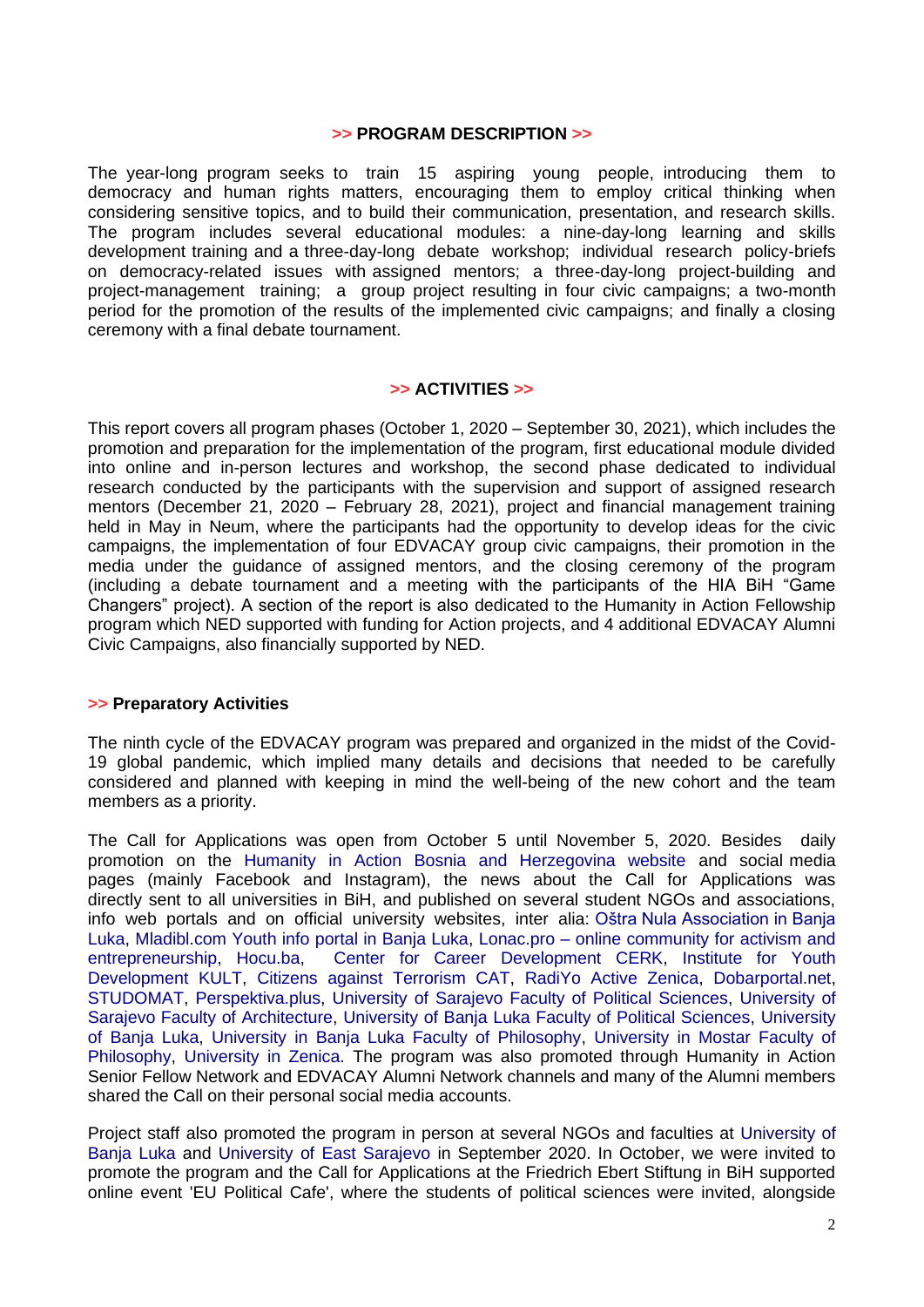other distinguished panelists. Event was organized in collaboration with the Students' Club of the Political Sciences Faculty of the University of Banja Luka.

### **>> Participants**

After careful review of the 30 applications received, our selection committee invited 15 students to participate in this year's program. The participants come from 8 cities and all parts of Bosnia and Herzegovina, and are studying at 14 different faculties/departments, enrolled in 7 public and 2 private universities in Bosnia and Herzegovina.

| <b>Name</b>        | <b>Hometown</b>  | <b>University and Faculty</b>                                                                                                                   |
|--------------------|------------------|-------------------------------------------------------------------------------------------------------------------------------------------------|
| Emar Đonlić        | Tuzla            | International University of Sarajevo (Genetics and<br>Bioengineering)                                                                           |
| Aleksandra Đukić   | <b>Bijeljina</b> | of Tuzla<br>University<br>Faculty of<br>Philosophy<br>(Journalism)                                                                              |
| Merjema Srna       | Sarajevo         | University of Sarajevo Faculty of Mechanical<br>Engineering (Department of Energy, Process<br><b>Engineering and Environmental Engineering)</b> |
| Kristina Gadže     | Ljubuški         | University of Mostar Faculty of Philosophy<br>(Journalism and Informatics)                                                                      |
| <b>Faris Mrako</b> | Zenica           | University of Zenica Faculty of Philosophy (Cultural<br>Studies)                                                                                |
| Milica Čikić       | Gradiška         | University of Banja Luka Faculty of Political<br>Sciences (Social Work)                                                                         |
| Mateo Todosijević  | Sarajevo         | University of Travnik<br>Faculty of<br>Education<br>(Kinesiology)                                                                               |
| Aiša Avdić         | Tešanj           | International University of Sarajevo Faculty of<br>Engineering and Natural Sciences (Architecture)                                              |
| Harun Talić        | Sanski Most      | Sarajevo School of Economics and Business<br>(Financial Management/Marketing Management)                                                        |
| Edin Zorić         | Zenica           | <b>Burch</b><br>International<br>University<br>(Digital<br><b>Communications and Public Relations)</b>                                          |
| Tarik Čardaković   | Sarajevo         | <b>Burch University</b><br>International<br>(International<br>Relations and European Studies)                                                   |
| Lejla Dautbašić    | Sarajevo         | <b>Burch</b><br>University<br>(International<br>International<br><b>Relations and European Studies)</b>                                         |
| Ševala Huzejrović  | Sanski Most      | University of Sarajevo Faculty of Dentistry with<br><b>Clinics</b>                                                                              |
| Din Hodžić         | Sarajevo         | International<br><b>Burch</b><br>University<br>(Financial<br>Management/Marketing Management)                                                   |
| Hana Halilbegović  | Sarajevo         | Sarajevo School of Economics and<br><b>Business</b><br>(Management)                                                                             |

### **>> Nine-day Education and Skills Development Training Concept**

Due to Covid-19 related potential health risks for participants, speakers and staff that a nine-day inperson module might impose, educational module was split up into online and in-person lectures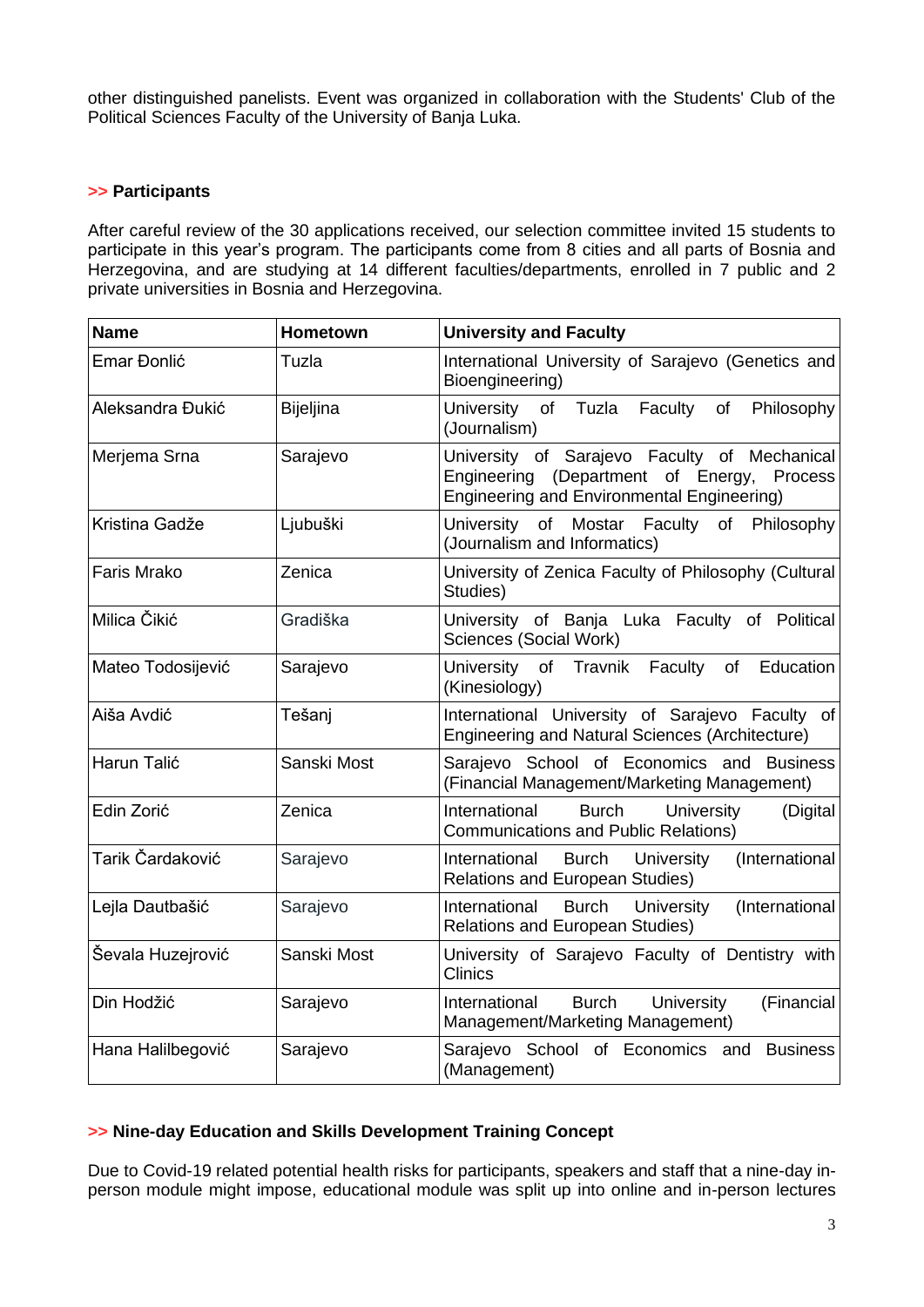and workshop. First module was held from December 4-6 and 11-13, 2020 (online format) and December 18-20, 2020 (in-person 3-day Debate Workshop). The module hosted 20 lecturers and 1 debate trainer. Over the course of nine days (3 weekends – Friday, Saturday, Sunday), speakers explored topics related to human rights and democracy, identities, nationalism, dialogue, activism, media and helped participants develop their communication and research skills. The program agenda was created as a balance between lectures and workshops, putting particular emphasis on practical assignments that the participants successfully completed.

## **>> Short Description of Lectures in the First Program Phase**

## **>> [1. Week \(December 4-](https://www.humanityinaction.org/news_item/edvacay-20-21-online-educational-module/) 6, 2020)**

*Organizing Youth Rights in Local Communities in BiH,* Jasmina Banjalučkić, Institute for Youth Development KULT

During her lecture Ms Banjalučkić spoke about various examples of youth organizations in BiH and their struggles to implement initiatives related to their education and other rights each young person is entitled to. Ms Banjalučkić gave concrete steps and instructions to our participants which are coming from her long term involvement in the field of youth rights how they can engage more and become active citizens.

#### *Student activism – experiences and practice*  Armela Ramić, Attorney-at-Law

Ms Ramić shared her experiences acquired during her BA studies at the University of Sarajevo Faculty of Law, where she was one of the founders of a student association, and how it made an impact on her current career. Based on some of her experiences she shared with participants, Ms Ramić explained and encouraged participants to step out of their comfort zones and ask for what they need from those in position in order to help the community and themselves build their careers. To put that in practice Ms Ramić gave participants a task to write a formal a letter requesting a meeting with a person they identified as a key contact in organization of their choosing.

*How to encourage local activism among youth?* Hana Sokolović, founder and president of 'Network of Activist Changes' and a journalist

Instead of focusing on the media and her journalist experiences like Ms Sokolović has done in last year's educational module, this time she engaged with fellows in conversation and discussion about her activism experiences and what activism is in general. She explained and compared different methods of protesting in public space and even shared a live footage video of her with a group of young people protesting during a session of the assembly of Sarajevo Canton. She explaine to the fellows why is it important to exercise the right to gather and protest and the results it can bring in policy making.

#### *Fighting for the rights of "invisible" groups in BiH society* Ajna Jusić, President of Association "Forgoten Children of War"

Ajna Jusić talked about the important work of the Association of Forgotten Children of War, and their impact on shaping the narratives of post-conflict BiH. Dozens of thousands of women and girls were raped during the 1992-95 Bosnian war, according to some estimates, and it is believed that a number of children who were born as a result of that crime goes up to 4,000. They call themselves forgotten children of the war. Ajna Jusić is one of them. Ajna's mother was a victim of a rape during the Bosnian war. Ms Jusić lives in Sarajevo today and is a founder and an activist for the Forgotten Children of War association. According to her, the association has 15 active members but there are up to 60 inactive members across the country.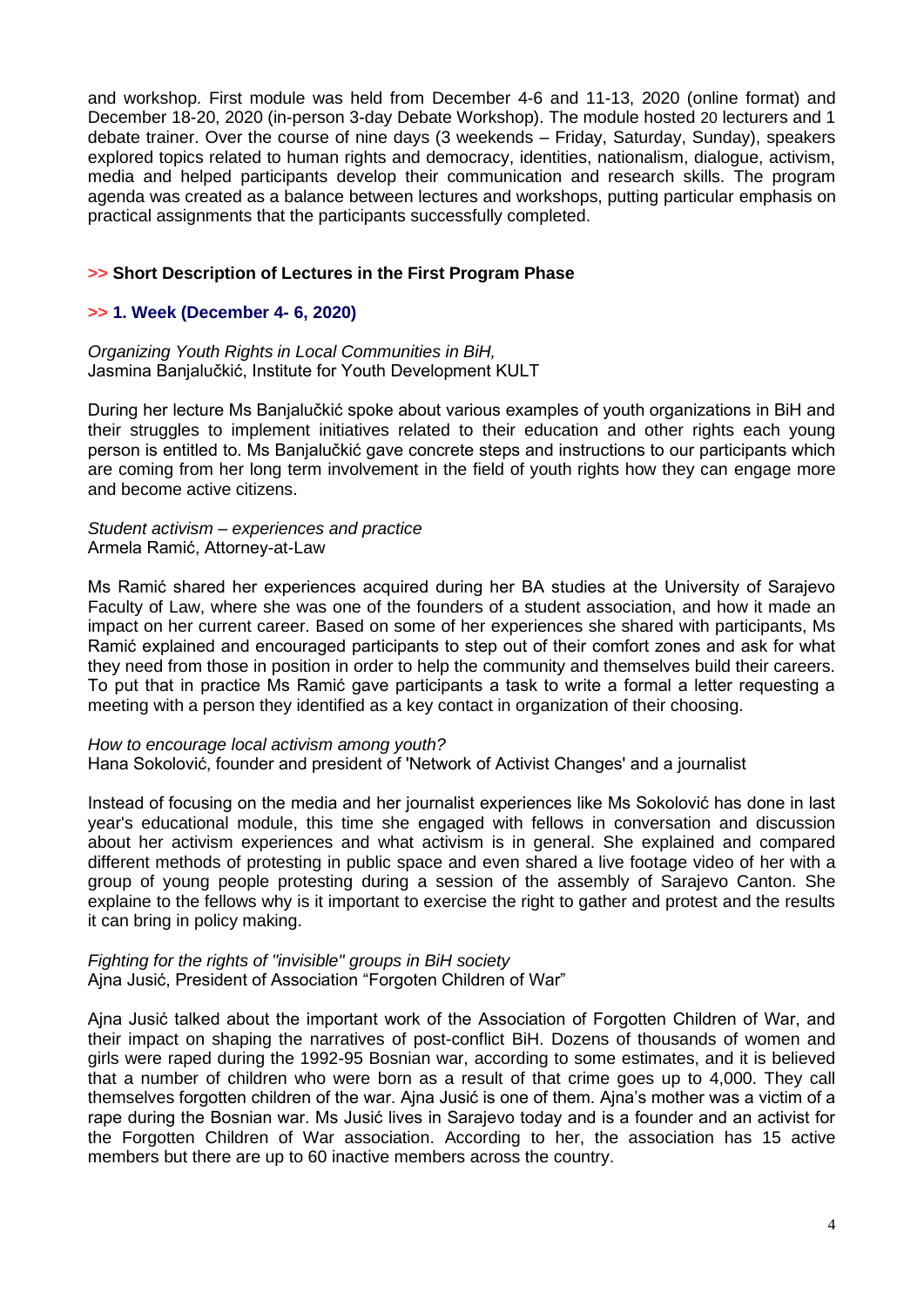*Youth and LGBT + initiatives in Prijedor*  Branko Ćulibrk, Youth Center 'KVART'

Branko Ćulibrk from the KVART Youth Center in Prijedor talked to fellows about the rights of LGBT+ people in general and the struggle to exercise those rights in Bosnia and Herzegovina. In addition to a historical overview of significant youth initiatives and their struggle for the rights of queer people from the period of Yugoslavia until today, the emphasis of the lecture was also on the LGBT + initiatives in Prijedor. Branko explained that there is a community of young queer people in Republika Srpska that congregates around some of NGOs in Prijedor, includin KVART, and that they manage to gather and organise different events, despite the present local animosity and homophobia.

*Fight for the rights of citizens in Banja Luka*  Milica Pralica, Association 'Oštra Nula'

Ms Milica Pralica has been actively engaged in fighing for civil rights in Banja Luka for more that 10 years. She shared with fellows various difficulties and successes she and her colleagues experienced during their public initiatives, events and protests in Banja Luka and other cities in the Republika Srpska Entity. She also compared the situation in both entites regarding civil laws and gave insights into many differences and similarities between the governance of both entites.

#### *Gender equality in public and political affairs*

Edita Miftari, UN WOMEN Governance and Leadership Coordinator

Ms Edita Miftari opened a vey engaging discussion with our fellows on the topic of gender equality in public and political life in BiH, observing the topic through the prism of laws and social norms set by our society. She also gave fellows many examples of gender discrimination to illustrate the current situation on gender equality in Bosnian society and educate the fellows so they can recognize discrimination and act to prevent it.

### *The role of youth in the digital and media space: opportunities, responsibilities and limitations for active engagement*

Mahir Sijamija, Foreign Policy Initiative BH

Mahir Sijamija, EDVACAY Alumnus, discussed the role of young people in the digital and media space through an interactive workshop. Fellows participated in different exercises and learned about new tools which demonstrated the opportunities for their activism online and in public space.

#### *The Process of Reconciliation among Youth in Bosnia and Herzegovina* Dr. Sabina Čehajić-Clancy, Stockholm University

Dr. Čehajić-Clancy described the process of affirmation of individual and collective identities, in relation to recognition, emotional fears, proximity to "the other", and forgiveness. She also spoke about contact interventions, concluding the lecture with emphasizing that, although we are a society with great challenges, we are much closer to reconciliation than other nations due to specific circumstances that simply need to be used to our advantage.

### **>> 2. Week (December 11-13, 2020)**

#### *EU and BiH: membership – how and why?*

Doc.dr. Nedžma Džananović, University of Sarajevo, Faculty of Political Sciences

Dr. Džananović dedicated her lecture to one of the burning issues of BiH – membership in European Union. After the introductory and mostly known facts by the local citizens, participants learned in detail about the lesser known facts of what the membership in EU implies and what it means for the BIH society and lives of every citizen in BiH. After the lecture there was an interactive segment where each participant was given a chance to ask questions about the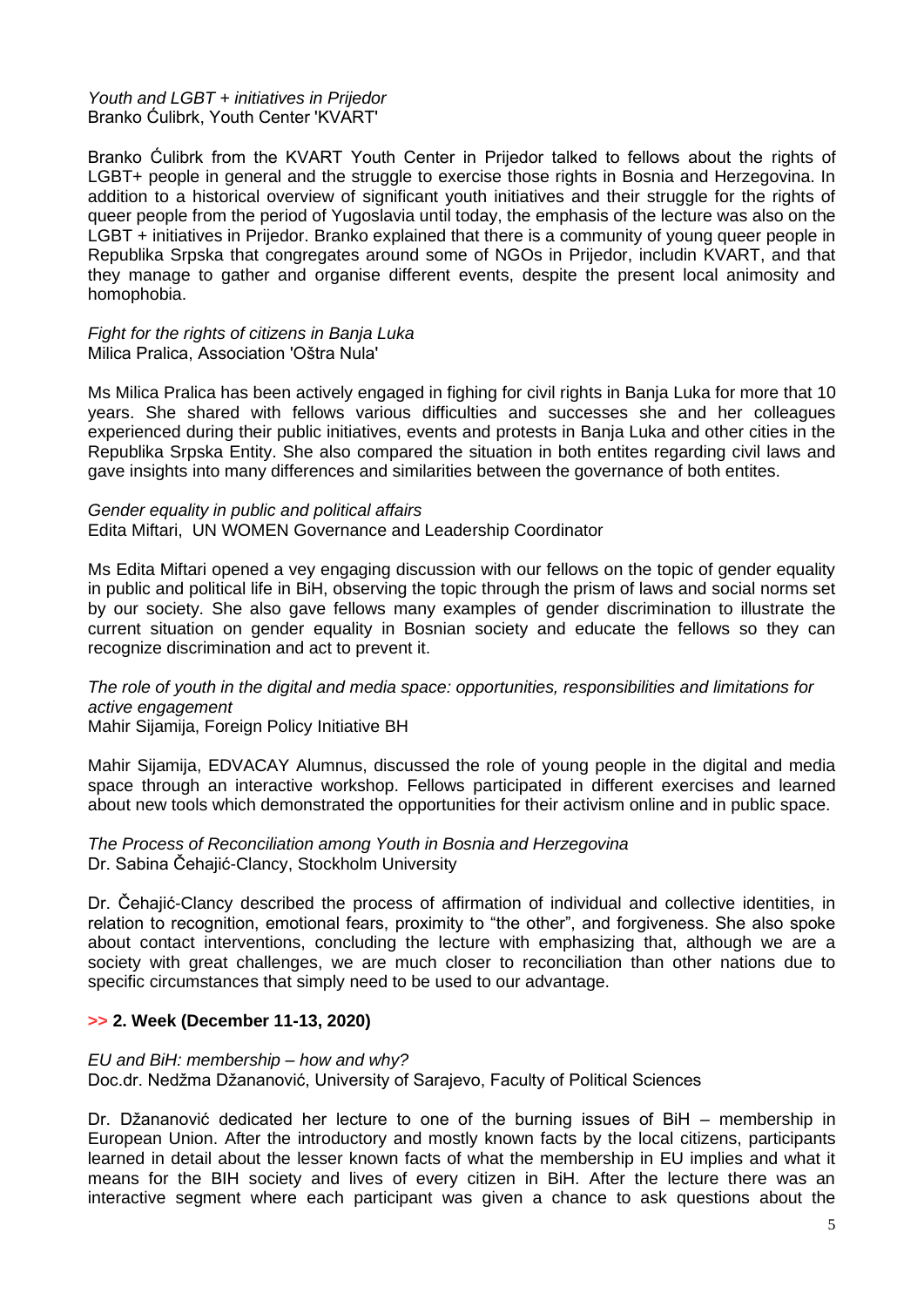information they learned about thus opening new subjects and discussions.

*Current Challenges of Democracy in Bosnia and Herzegovina* Doc. dr. Midhat Izmirlija, University of Sarajevo Faculty of Law

During his lecture about the challenges the democratic system faces in today's society, Dr. Izmirlija discussed the very definition of democracy with the participants, philosophical concepts which form the basis of democracy, as well as the human rights protection mechanisms expressed in constitutions and laws. Finally, he defined the four main elements of consociational democracy (coalitions, veto power, proportional and parity representation, and group autonomy) through their materialization in the BiH constitution, and discussed the pros and cons of this system.

#### *Democratic Representation in Multiethnic States*

Dr. Damir Kapidžić, University of Sarajevo Faculty of Political Science

Dr. Kapidžić focused on exploring why democracy is, in its essence, the rule of the majorities, and the role of majorities in protecting minorities. He explained the difference between substantive representation, which advocates minority rights, and descriptive representation, where citizens are represented by ones most alike to themselves, as well the role of positive discrimination. He also elaborated on the division of ethnic, multi-ethnic and non-ethnic parties, touching upon the differences between national and ethnic identities.

*On political relations in BiH - a special review of political events in the Republika Srpska entity*  Mr. sc. Tanja Topić, political analyst

Ms Tanja Topic, political analyst and research associate and leader of the Friedrich Ebert Stiftung Bosnien und Herzegowina office in Banja Luka, gave fellows a lecture on the very complex political relations in Bosnia and Herzegovina, focusing especially on the political events in the Republika Srpska entity related to the latest local elections results. She commented on the newly elected candidates, compared their policies to the previously elected officials and their rulling, reffered to the Federation of BiH's newly elected officials and opened the floor for many questions our fellows had for Ms Topić.

*Structural Economic Challenges in Post-Conflict Bosnia and Herzegovina* Damir Šaljić, British Embassy in Bosnia and Herzegovina

Mr Šaljić talked about the basics of the economic system in BiH, describing the difficulties caused by the division of the decision making process between the different levels of government. He analyzed new economic trends and the monetary system of BiH, as well as several other issues such as unemployment (especially among youth), inflation, taxes and potential economic reforms in the country.

#### *Communication with public administration bodies in BiH* Aiša Telalović, Organized Crime and Corruption Reporting Project

After Ms Telalović shared several stories from her work experience, she engaged in discussion with the fellows about how democratic values and human rights are incorporated into different legislative texts, focusing especially on the Constitution of Bosnia and Herzegovina and the applicable international legal instruments. Ms Telalović described the mechanisms that are at the citizens' disposal when it comes to reporting human rights violations in the country, as well as the jurisdiction of the Joint Committee for Human Rights at the Parliamentary Assembly of Bosnia and Herzegovina. The lecture ended with advice on communicating with public administration as means of civic activism.

#### *Media literacy in BiH*

doc.dr. Vuk Vučetić, Uni of East Sarajevo Faculty of Philosophy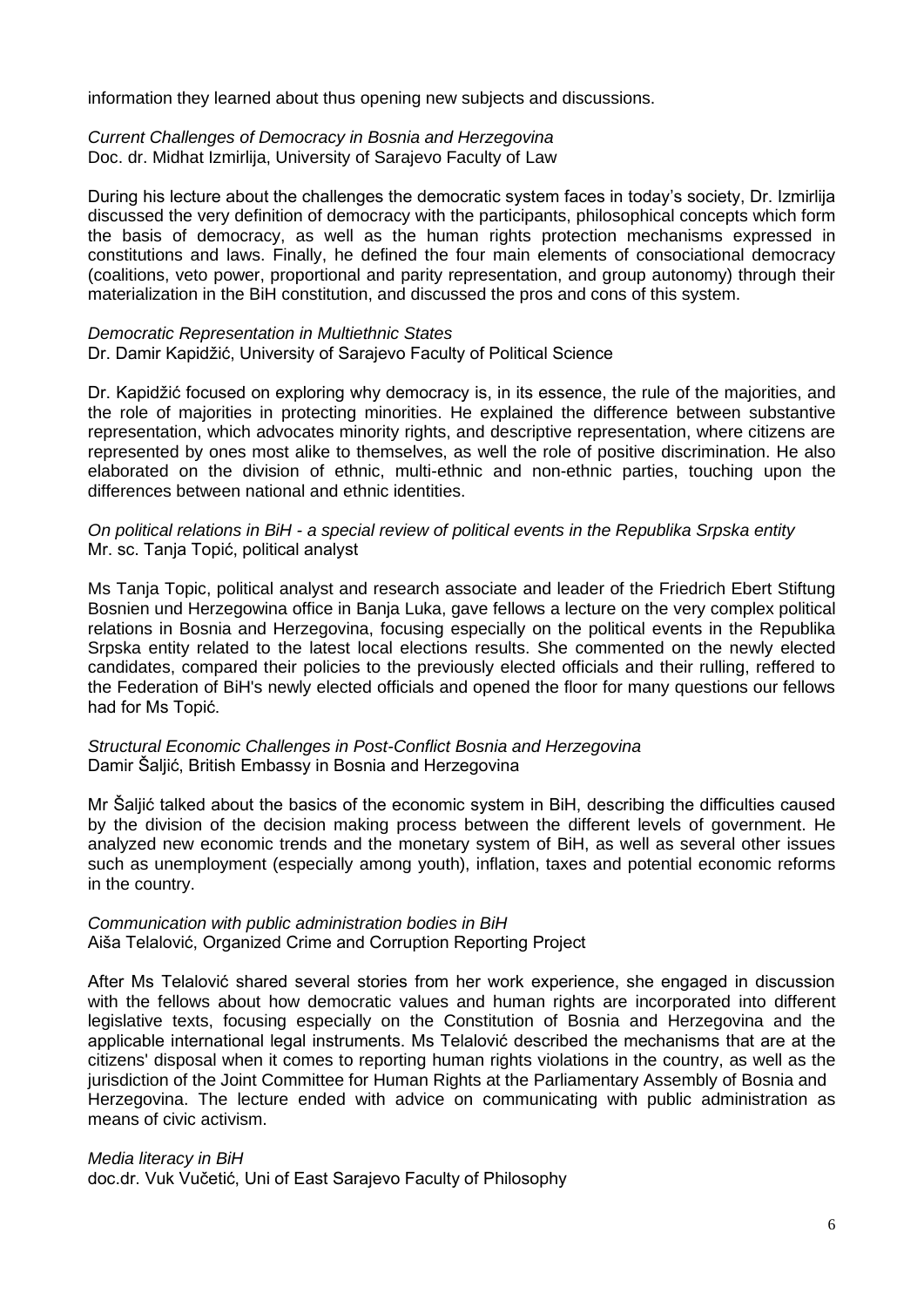Dr. Vučetić talked about the term "media literacy" and what fields and skills it encompasses. She spoke about the importance of media literacy as a fight against spreading misinformation and fake news, a fight against pseudo-sciences and conspiracy theories and especially as a fight against radicalization. Participants learned a right way to interpret news and were encouraged to use their critical thinking in some news articles given to them as examples of media manipulation.

## *The Role and Influence of Media in Social Life in BiH*

Anida Sokol, researcher and project coordinator Mediacentar Sarajevo

After a discussion about the perception of the media in Bosnia and Herzegovina. Ms Sokol talked about several important concepts, such as the relationship between journalists and politicians from both perspectives, buying space for advertising on different media platforms, media performance, and the possible influence that can be achieved through blogs and social networks. Ms Sokol also spoke about the rules of interviews and importance of "giving a voice" to the minority groups in society because of their lack or very minor presence in the media.

### *Acting in Public Space*

Leila Bičakčić, Director of Center for Investigative Reporting (CIN)

Ms Bičakčić lead the participant into her lecture by screening several short documentaries showing the finds her team of journalists have discovered by conducting investigations regarding the revenues and movable and immovable property of more than 120 officials and politicians of the ruling and opposition parties in Bosnia and Herzegovina. Ms Bičakčić explained that the Center for Investigative Reporting has the most complete database with information on education, professional and political careers, as well as information on savings, loans and shares in companies, including stocks. Information on lawsuits and court rulings against politicians and officials are also available. By using these examples Ms Bičakčić engaged participants into conversation about the ways general public can become more aware of the conduct of the ruling figures in BH society and how they can use such information to act in a more participatory manner in society.

### *Dialogue and Tolerance*

Dr. Dino Abazović, Professor at University of Sarajevo Faculty of Political Science

Professor Abazović started the lecture by discussing the concept and definition of mentality as a pattern of established thoughts, beliefs and behavior, and its relationship with traditionalism. He talked about anti-intellectualism, and described the concepts of collective identity and mass ideologies. Professor Abazović emphasized the importance of eliminating prejudice in ethnically and religiously diverse communities, and the necessity of tolerance in these communities as a tool of breaking misconceptions.

### **>> [Debate Workshop](https://www.humanityinaction.org/news_item/edvacay-20-21-debate-workshop/) with Ivana Kešić, Program Manager at CIVITAS BiH**

Through a highly interactive three-day in-person debate workshop, Ms Kešić introduced the participants to the historical development and forms of debate. Participants were then introduced to the Robert Popper debate form which they continued to use in individual and team work to develop their critical thinking skills in building a case while also practicing their oratory skills through presentation. Workshop continued with sessions focused on explaining the basics of the British Parliamentary debate format, followed by debates, as well as several exercise focused on recognizing logical fallacies, improving the speaking style, and developing argumentation. Over the three days of the highly intensive workshop, students participated in four full debates, exploring topics related to human rights and democracy which were analyzed over the first six days of the program, and learning how to approach these topics from different standpoints.

*Introduction into the Methodology of Research* Prof. dr. Jasmin Hasić, HIA BiH Executive Director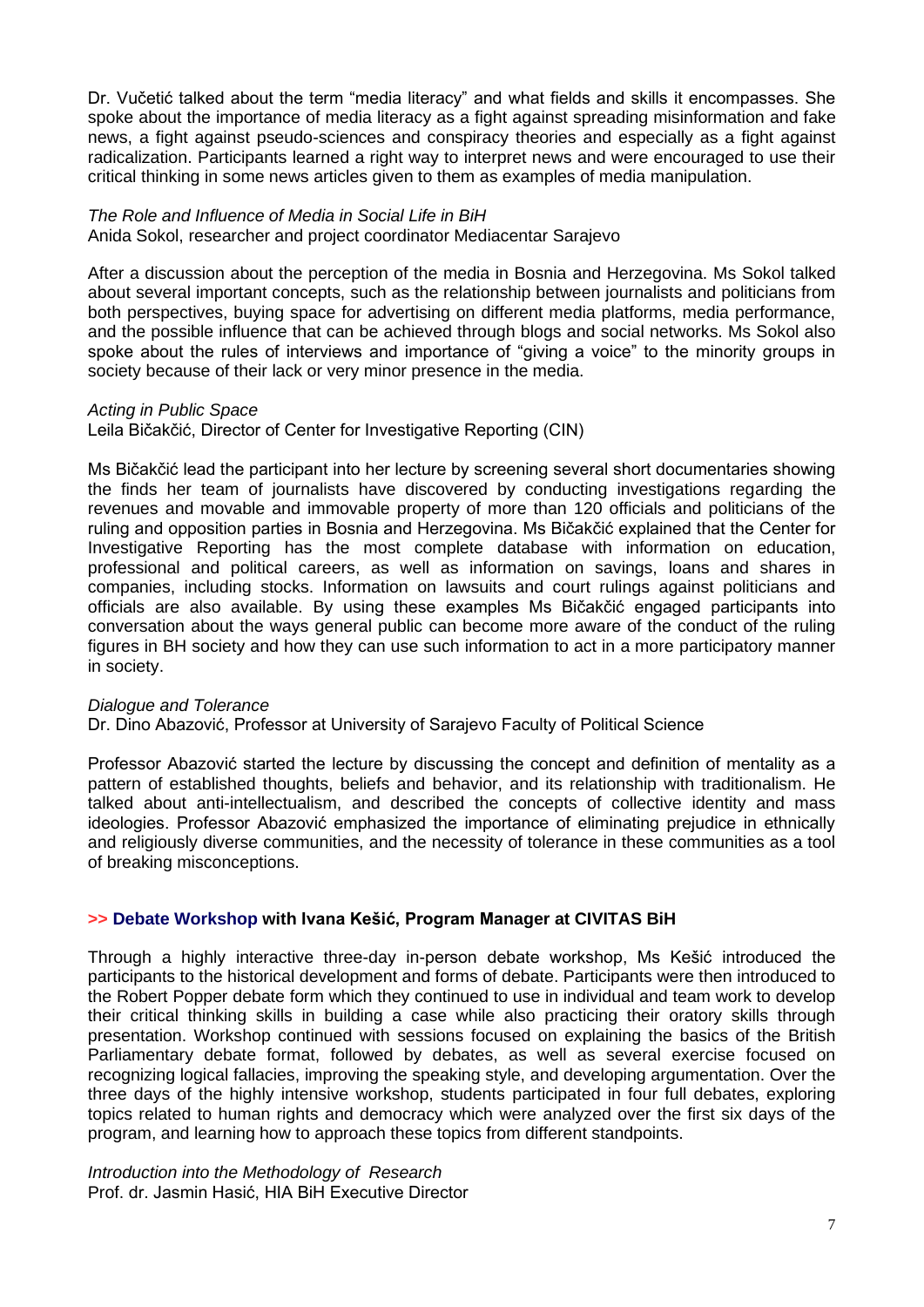The workshop started with a detailed explanation of the required policy brief format for the individual research assignments, which the participants will work on during the second phase of the program with the support of assigned research mentors. After presenting several examples of conducted research from the previous years of implementation, professor Hasić worked with all participants individually on their suggestions for research topics, which they further developed in cooperation with their mentors.

## **>> Second Phase of the Program: Individual Research Assignments**

The participants were assigned three research mentors: Amra Karčić, Mahir Sijamija and Daniel Lazarević. They worked with groups of five participants.

During the previous four years of the program, the 'policy brief' format has proven as a very successful for expressing participants' creativity, research skills and analytics. The format is continued to be used, with the students describing a democracy-related issue in their community or the country, analyzing three comparative examples of possible solutions from elsewhere, and elaborating how said solutions could be implemented in order to resolve the analyzed issue. Some of this year's topics are related to women in politics, sexual education in schools, reconciliation through culture, disinformation and fake news conspiracy, youth unemployment, entrepreneurship etc.

After a successful completion of the first program module, the participants were assigned research mentors who helped them with researching and developing the selected topics. The mentors provided hands-on support throughout the research process, and organized meetings with the participants before the final submission deadline. The students analyzed a variety of democracy and human rights-related topics, focusing on both the state and local levels. While conducting their research, the participants were also asked to send a request for access to public information to relevant institutions, and to include the information from the received reply in their policy brief as an additional illustration of the problem at hand.

The analyzed topics in the policy briefs are as follows:

### **Mentor: Mahir Sijamija**

Aleksandra Đukić - "Regulation of Hate Speech in Federation of BiH" Din Hodžić - "The Impact of Street Art on Human Rights Raising Awareness" Lejla Dautbašić - "Affirmation of Female Athletes in BiH Diplomacy with a Focus on the Promotion of Human Rights" Edin Zorić - "Visas for Digital Nomads in BiH" Merjema Srna - "The Issue of Excessive Food Disposal in the Sarajevo Centar Municipality"

### **Mentor: Amra Karčić**

Milica Čikić - "Introducing Measures to Reduce the Number of Drivers under the Influence of Alcohol in order to Increase Traffic Safety"

Aiša Avdić - "Gender Equality in the Political Life of BiH"

Faris Mrako - "Solving the Issue of Violence Against Women"

Hana Halilbegović - "Efficiency of Education and Support for Caretakers and Children in Children's Homes"

Emar Đonlić - "The Problem of Participation of Persons with Disabilities in Public Transport"

# **Mentor: Daniel Lazarević**

Mateo Todosijević - "Conversion of Waste into Biofuels" Harun Talić - "Misinformation and Fake News on the Internet"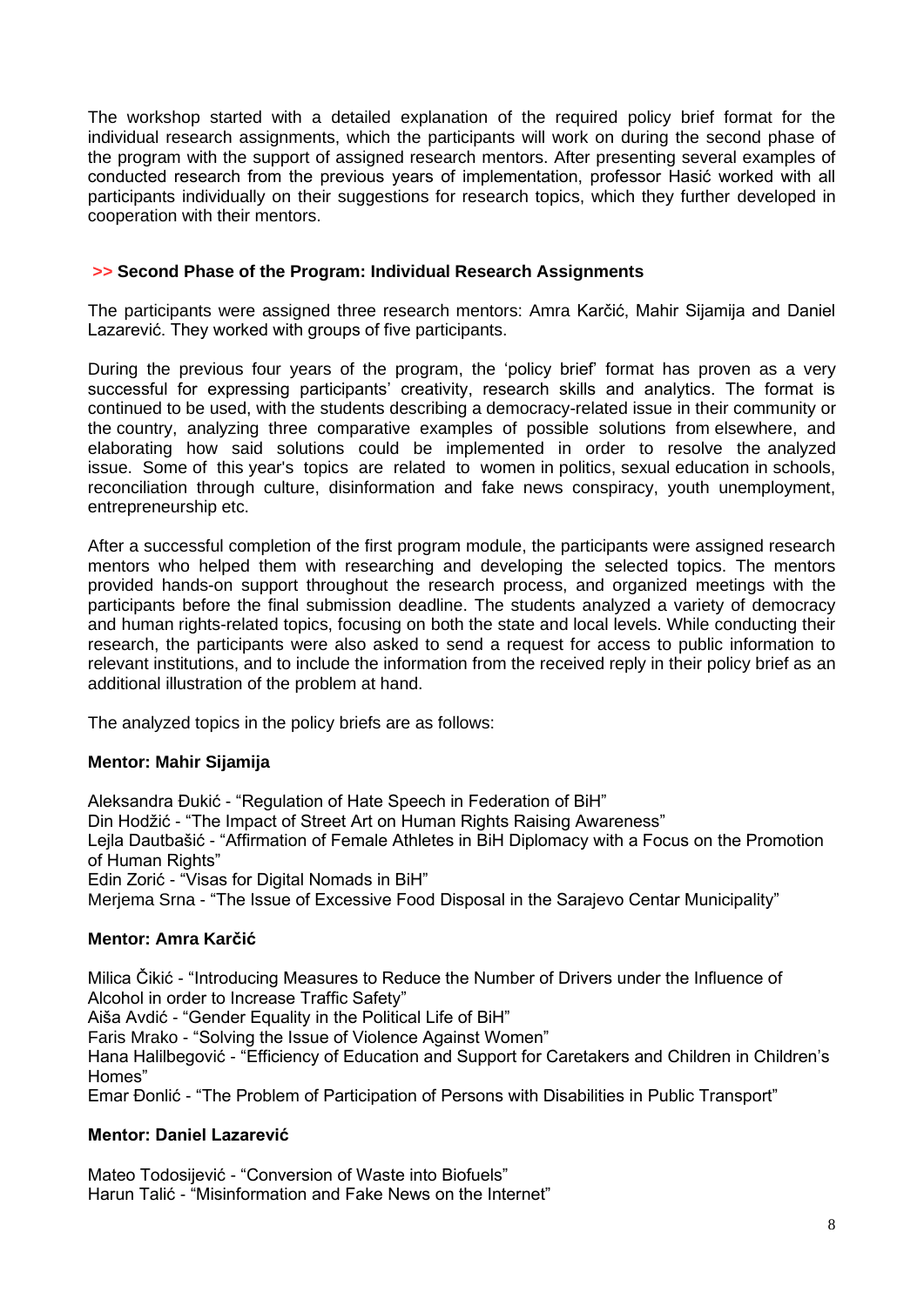Ševala Huzejrović - "Introduction of Obligatory Sex Education" Tarik Čardaković - "Tackling the Issue of Youth Unemployment in BiH" Kristina Gadže - "The Process of Reconciliation in a Post-conflict Society Through Art"

### **>> On-line lectures as an introduction into the EDVACAY's third module**

During April 2021, we organized two online meetings with our participants which served as an introduction to the third module of the program and has allowed participants more time to be creative and think about their future projects.

EDVACAY Alumnus, Mahir Sijamija, facilitated the first online meeting with our participants on April 01, 2021. During the 2 hours long session all participants the results of the research they conducted throughout the second module with their assigned mentors. The session developed into a highly productive discussion, where participants had the opportunity not only to share their discoveries, but also to get feedback from the HIA staff, generating ideas that later became the basis for another one of the four civic campaigns to be implemented in the fourth program module.

The following online meeting and an introductory lecture into project management was facilitated by Veronika Kusyova (HIA volunteer and temp staff member) on April 16, 2021. She talked about project management, financial management of projects and the media promotion component civic campaigns. After the session, Veronika gave the participants an assignment to submit a one pager of one or two ideas for a civic campaign based on what they've learned and the issues they would like to tackle in their communities.

### **>> EDVACAY CIVIC CAMPAIGNS >>**

After successfully completing the project and financial management training held in May, 20 – 23, 2021 in Neum, and developing proposals for four civic campaign ideas, this year's EDVACAY participants successfully implemented their respective group civic campaigns, from the beginning of June to mid-August 2021. The projects were very diverse in their nature, and included: creating a coloring book depicting birds characters which represent the three main ethnic groups of Bosnia and Herzegovina living together peacefully; launching an extensive social media campaign to gather a large number of positive and up-lifting stories happening in the community in times of the Covid-19 pandemic and publishing them online and in a form of a printed publication in order to reduce the level of isolation; honoring the essential workers who risked their lives in times of the pandemic in BiH through promotional artistic posters; and using video format to introduce the term 'eco-mainstreaming' into BiH society in order to raise awareness on the importance to include ecoperspective into every aspect of life and how changing small things can help in creating a more sustainable environment.

## **Group A**: "Break the Cage" - Merjema Srna, Hana Halilbegović, Kristina Gadže, and Emar Đonlić

The team behind the project aimed at bringing the divided Bosnian society together in a fun and artistic way by creating a coloring book presenting three birds living together peacefully. The idea behind depicting three different species of birds is to represent the three main ethnic groups of Bosnia and Herzegovina, who live in a divided society and within the realms of their respective ethnic/religious group. The main goal for developing the coloring book is to show to young children how different ethnic/religious groups can still cohabit together peacefully and happily by using illustration. To create the coloring book, the team joined forces with HIA Senior Fellow Kerim Hodžić (2020 John Lewis Fellowship) who has put the team's ideas together and created the bird characters, drawing them in different situations and locations throughout BiH and depicting them as working together in unity.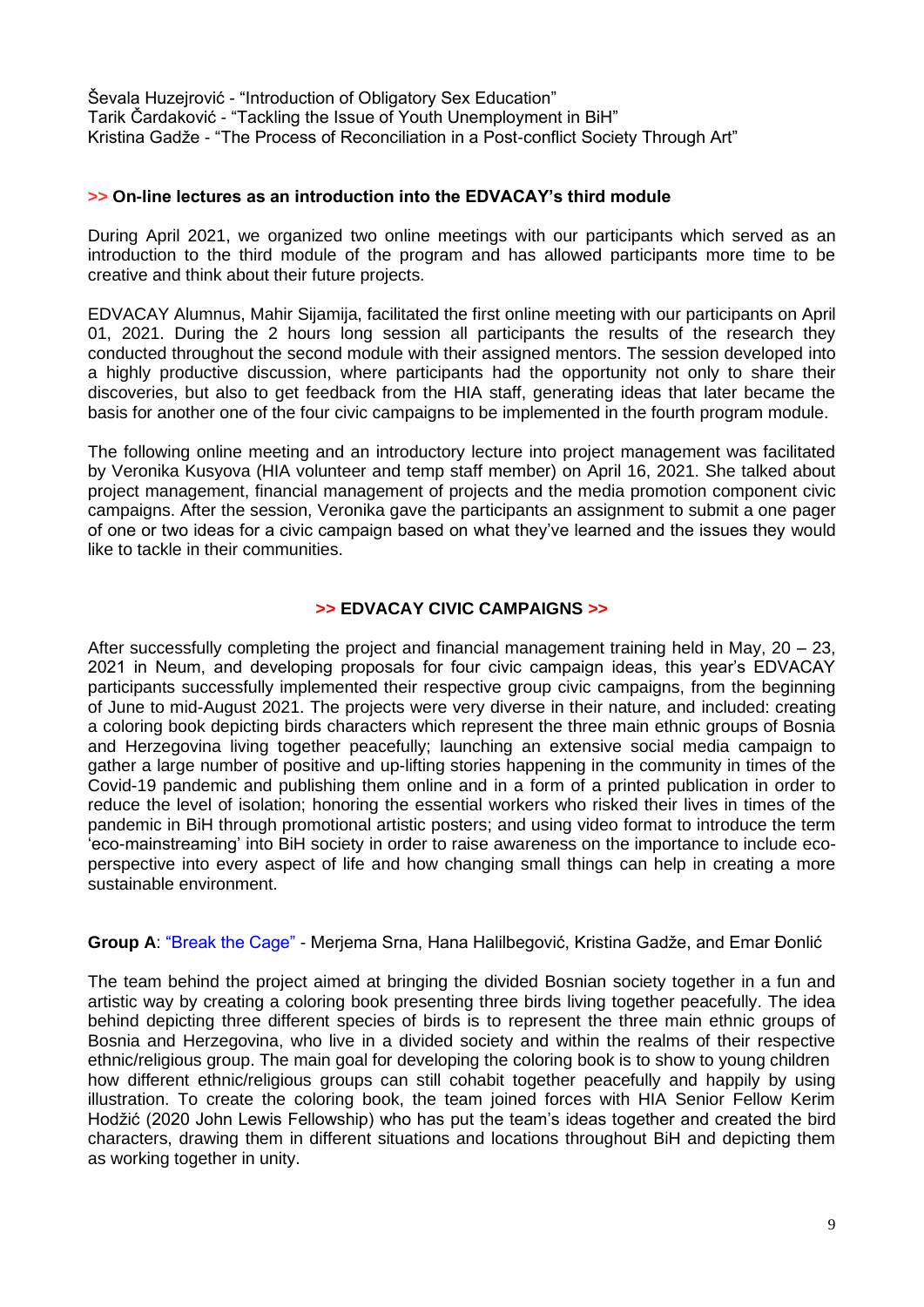After the coloring book was completed and printed, the team organized a public promotional event on a sunny Saturday afternoon (July 31) in the busiest recreation spot in Sarajevo, which gathered many young people and parents with small children, who have especially enjoyed their coloring time. Following the event, the team gathered once again and successfully promoted and distributed their coloring book in an elementary school in Sarajevo. Their goal after completing the project within this program cycle is to reach out and find additional support to get as many coloring books printed and distributed in schools, kindergartens and youth centers across BiH.

## **Group B:** "Pozitivnije" - Aiša Avdić, Aleksandra Đukić, Milica Čikić, and Ševala Huzejrović

The COVID-19 pandemic negatively affected the lives of billions of people around the entire world. Not just physically, but mentally as well. However, despite the general negative effects it had worldwide, the pandemic time also had some positive effects on random people's lives. "Pozitivnije" is a project led by young Bosnian women who share common goals - the promotion of interpersonal relations in crisis situations such as the pandemic, raising awareness of the importance of maintaining good communication and interpersonal relationships, giving the opportunity to people to tell their story to others and for it to reach a large number of people, reducing isolation through interactive online socializing, spreading positive energy and positive human stories, and ultimately overcoming differences through identification with other people.

The team gathered the stories using an extensive social media campaign in order to reach as many people as possible. The short stories and testimonies, received by their audience, were shaped into a printed Story Book, published on their website and promoted on a public event on August 06. The publication and the website contain human stories of friendships, love, new opportunities that presented themselves during the pandemic or coming out of toxic relationships. A large number of people shared that it was only during the pandemic that they realized the true values they had forgotten, and that they returned to activities they had neglected because of the hectic life we lived before the pandemic. The team shared to the audience on what they aimed to achieve with their publication which is to show that everyone experienced the same or similar feelings during the quarantine, but also that many important things happened to a lot of people, and finally that the pandemic may even have shown us the way forward.

**Group C:** "Ekotok" - Lejla Dautbašić, Tarik Čardaković, Faris Mrako, and Mateo Todosijević

"Ekotok" is a project developed and implemented by a group of young enthusiasts passionate about ecology. Through the concept of "eco-mainstreaming", the group aimed raise awareness of how ecology is embedded into almost every aspect of everyday life and how making small changes can help in creating a cleaner and better environment. The Fellows channeled their idea into a short video which applied the concept of eco-mainstreaming in four professions. The film follows the daily work of hairdressers, waiters and delivery people, and shows how ordinary individuals can prevent further destruction and pollution of nature with their activities. Also, the film shows a great example of waste collection, disposal and recycling, which teams believes can help in achieving a healthier environment in BiH.

One of the growing points for everyone in the team, as they reported, was the challenge the team faced with while shooting the film. It related to how to shoot and present the problem of (in) adequate garbage disposal. That is when the team finally decided that it was best to contact the company that deals with the issue directly. The company "Alba Zenica d.o.o." recognized and supported their project and enthusiastically agreed to help them create content for the film and provided their personnel to shoot the scenes for the video. The video was premiered at the public event on August 18, which gathered a group of young people eager to talk about this topic. Afterwards, the video was extensively promoted on social media platforms and local media. Ekotok's final goal is to create action and push a major part of the BiH's professional society and its citizens into becoming more aware about the environment in which they are living and taking care of it through small everyday actions.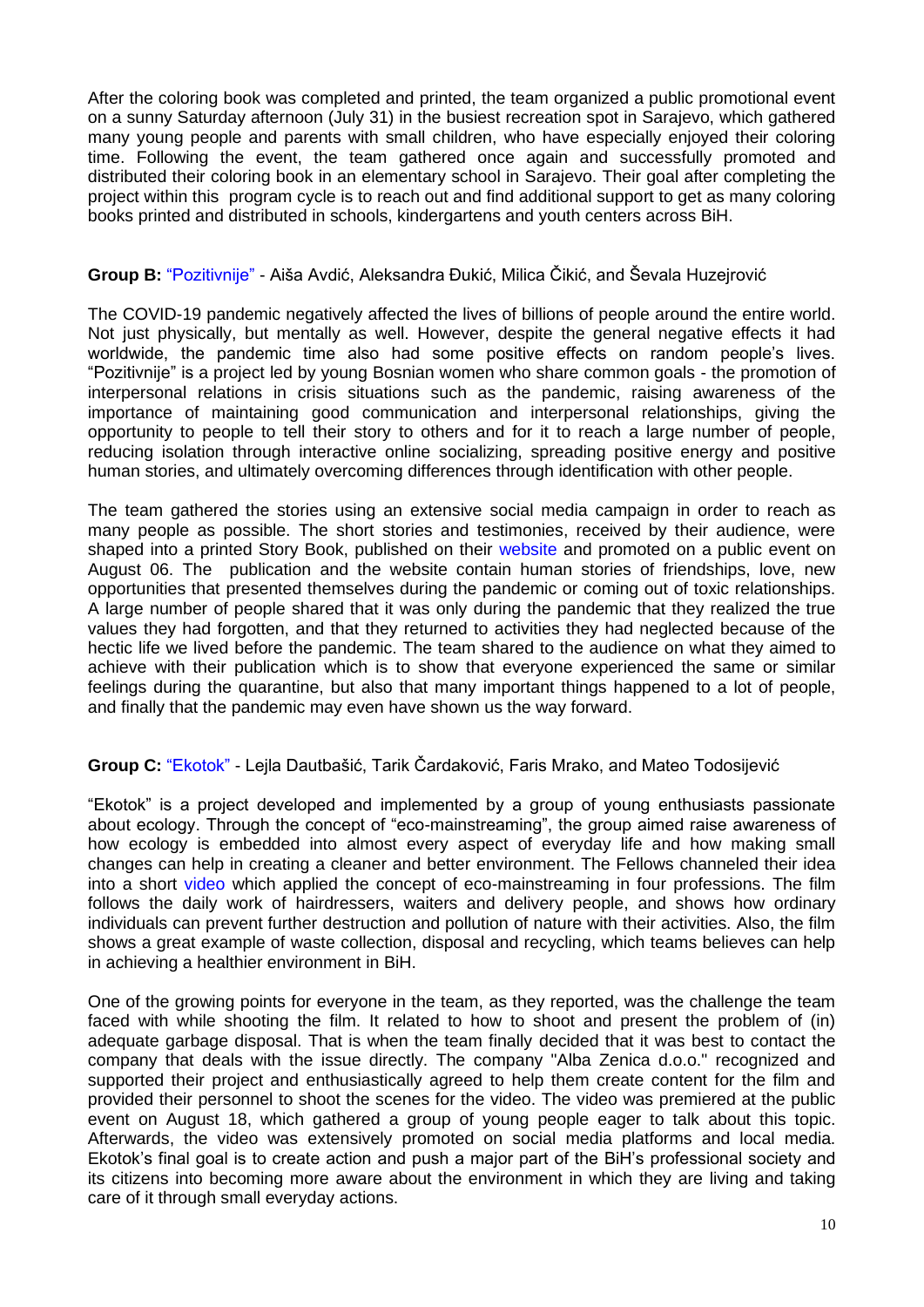**Group D:** "Solidarivanje"\* - Din Hodžić, Harun Talić, and Edin Zorić

\* a coined term made from "solidarnost" (solidarity) and "darivanje" (giving)

Doctors and nurses, as well as many other professionals, have undoubtedly been the pillars in the battle against the COVID-19 pandemics. However, during the pandemic, there have also been other actors who have played a major role in keeping things 'normal' while also risking their own lives for the benefits of the general public. "Solidarivanje" is aproject about honoring the essential workers who risked their lives in the times of the COVID-19 pandemic in BiH through artistic posters which were displayed in the busiest places in Sarajevo, Zenica, and several other cities in Bosnia and Herzegovina. By creating ten posters depicting individuals from different professions, such as bakers, tailors, dentists, pharmacists, super market workers etc., the team highlighted occupations and individuals that were exposed directly in the fight against the coronavirus, but who were not given much importance or recognition.

The team also aimed at promoting the involvement of young people in local communities in the fight against pandemic conditions and generally promoting solidarity, humanity and kindness to remind everyone that being kind to each other is crucial, especially being kind to people who risk their own lives to help and make others feel better. The posters were also exhibited at the promotional event on August 13, and were later distributed to other participants of the program at the closing ceremony to further spread the message across Bosnia and Herzegovina, amplifying the initial goals of the project by showing solidarity with other teams' members.

## **>> PROMOTION OF CIVIC CAMPAIGNS IN THE MEDIA >>**

The four civic campaigns were extensively promoted in the BiH media throughout the summer. All groups collaborated with assigned mentors for media promotion. All four civic campaigns were featured at top ranking online media in the country and in the region of the Western Balkans (e.g. Klix, VOA BiH, BH national TV and Radio, N1 CNN regional TV, etc.). The four campaigns have generated a total of 46 appearances in various media outlets, including the news portals and other websites, as well as appearances on television and radio stations.

### **>> THE CLOSING CEREMMONY: DEBATE TOURNAMENT AND 'GAME CHANGERS' BOARD GAME PLAY SESSION >>**

Humanity in Action BIH team organized a closing event of the program in Sarajevo on September 18, 2021. As a part of the final event, the fellows participated as speakers and judges in a final debate tournament, on the topics related to COVID-19 pandemic. More specifically, they debated whether sanctions should be introduced for unvaccinated persons. The participants were able to use the knowledge they acquired during the first program phase, not only about constructive dialogue, communication and debating skills, but also about the importance and role of human rights. The progress that fellows made in their debating skills since the start of the program in December 2020 was evident right from the beginning of the tournament which was traditionally facilitated by Ivana Kešić (CIVITAS BiH) who gave Fellows valuable feedback and appraised their progress.

After the debate tournament, as a part of the 2020/21 program cycle closing ceremony, HIA BiH team has brought together EDVACAY Fellows and "Game Changers" project participants for a game play session during which the participants presented the three board games they created over the course of six months: "The Ugly Truth", "The Vortex of Life" and "Tokens of Equality" board games. The Fellows were divided into three playing teams and spent almost two hours playing, getting to know each other, learning and having fun.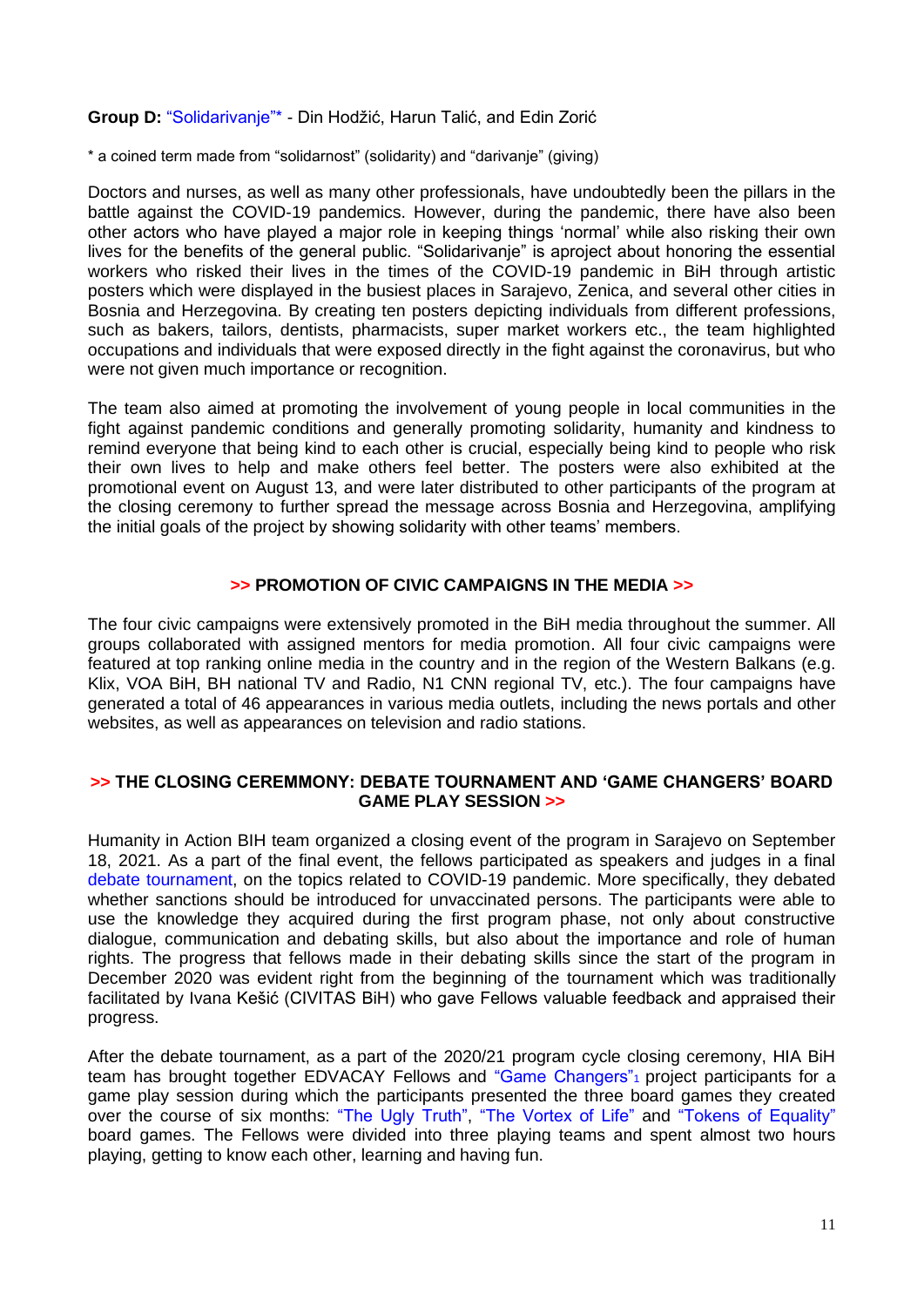At the closing ceremony, all fellows were awarded certificates of successful completion of the ninemonth long program, with a description of all program components. They became members of the EDVACAY alumni network, committed to continue actively working on promoting democratic values and sharing what they have learned throughout the program with their peers.

## **>> 2021 HIA SARAJEVO FELLOWSHIP - ACTION PROJECTS >>**

After the HIA Online Summer Fellowships were successfully wrapped up on June 23, our Bosnian Fellows, including two EDVACAY Alumni Elma Kodro and Minja Čulić (EDVACAY 2019-20), submitted three project proposals based on which they were awarded three NED grants to implement and promote their Action projects. All fellows were mentored by EDVACAY Alumni and HIA project coordinator Daniel Lazarević.

### **Vršnjačko nasilje kroz vrijeme - Hana Hodžić, Medina Mahmić, and Imane Bellaadem**

"Vršnjačko nasilje kroz vrijeme" (Peer-to-peer Violence through Time) is a project developed by Hana Hodžić (2021 Amsterdam Fellowship), Medina Mahmić (2021 Amsterdam Fellowship) and Imane Bellaadem (2021 Copenhagen Fellowship. It focuses on raising awareness of parents, teachers, and students about the topic of intergenerational and peer violence and its effect on the victims and bullies. By using a timeline of events related to the topic, the project aimed to showcase to children around Bosnia and Herzegovina how violence is never the appropriate way of reacting or responding to another person.

The project addressed said topics through workshops with children held in Sarajevo and Bihać in cooperation with trained psychologists, a social media promotional campaign and an anonymous online survey which resulted in publishing a collection of peer-to-peer violence confessions in a form of a booklet. During the workshops in Sarajevo and Bihać, the team invited students, teachers, and parents and asked them to donate one object that reminded them of times when they experienced peer-to-peer violence.

Additionally, the goal was to encourage school management to address peer violence within schools, which was attempted through contacting a large number of primary and secondary schools and presenting the project to attempt to establish cooperation. However, the team reported that achieving this goal was their biggest challenge, mainly because none of the schools they contacted wanted to cooperate, and the team needed to use alternative methods to attract participants to apply for the workshops such as reaching out to personal contacts etc.

By using the *time capsule format*, at a final ceremony in Sarajevo, the team symbolically buried the received objects. The Fellows' idea is to invite all the people who donated certain objects after 15 years, to come and be part of the object "excavation".

365zaljudskaprava (365 for Human Rights) – Melina Kalem, Benjamin Nurkić, and Kanita Buljubašić

#365zaljudskaprava (365 for Human Rights) is a project initiative developed and implemented by Melina Kalem and Benjamin Nurkić (2021 Sarajevo Fellowship), and Kanita Buljubašić (2021 Copenhagen Fellowship). Through an interesting and innovative format, the Fellows' goal was to remind everyone about their own human rights and how they tend to be at stake every day, especially in the times affected by the COVID-19 pandemic. Their general idea was to create a design template that features quotes from the Universal Declaration of Human Rights, interesting quotes related to human rights, pictures, or important information that will include the status of a certain group whose human rights are currently endangered in BiH. After creating the design, their aim was to attract companies in BiH whose products are popular on the Bosnian market and attempt to convince them to use their design in the form of a sticker on the packaging of the company's products by sending them the video with a mock-up design of their product demonstrating the appearance with the applied sticker.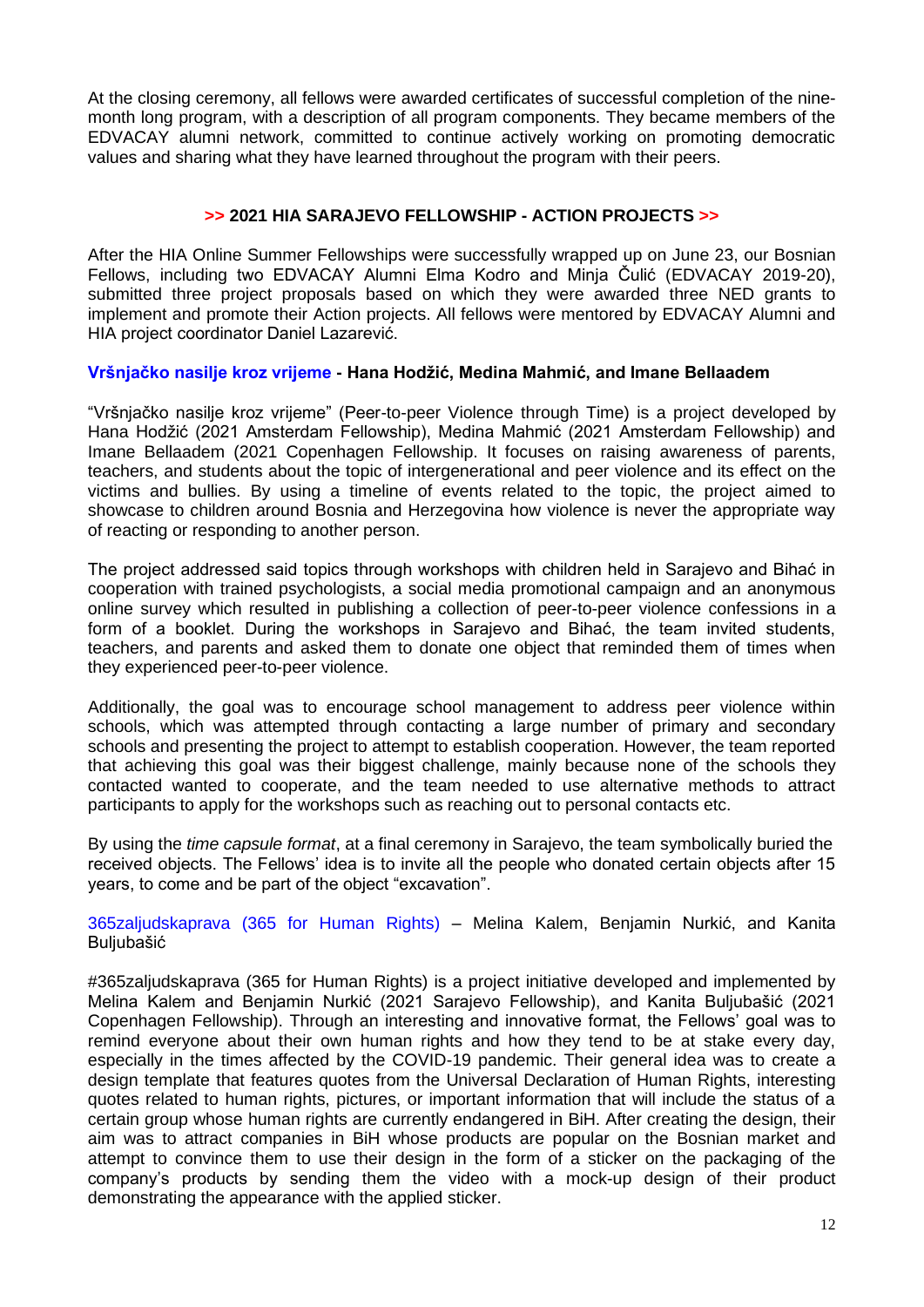The team envisioned the final event to feature the companies which agreed to use the sticker on their products and who want to collaborate with the 365zaljudskaprava team. They encountered several declines by larger companies but managed to have several smaller companies which were happy to include their design on their products and packaging, The plan is to launch the product packages with the sticker for commercial use beginning of December 2021 to coincide with Human Rights month.

The team believes that with this initiative they will bring the fight for human rights to the heart and the eyes of the everyday buyers and raise awareness about the importance of equality and respect all over Bosnia and Herzegovina.

## **Human Rights Reality – Minja Čulić, Vladica Radonja, and Elma Kodro**

Human Rights Reality Show is an initiative developed and implemented by three 2021 Sarajevo Fellowship participants, Minja Čulić (EDVACAY 2019/20), Elma Kodro (EDVACAY 2019/20), and Vladica Radonja. The project gathers five young people coming from all parts of Bosnia and Herzegovina – HIA BiH Alumni Emir Zukić (EDVACAY 2018/19), Anes Hodžić (EDVACAY 2019/20), Nikola Kandić (EDVACAY 2019/20), Kristina Gadže (EDVACAY 2020/21) and Mehmed Muradbegović, giving them a safe space to discuss various topics related to human rights and fundamental freedoms of citizens in Bosnia and Herzegovina while being on camera. Fellows selected as first round of discussion topics to be related to the ecology and environmental issues in BiH, as well as the LGBTQ+ rights in Bosnia and Herzegovina, planning to cover other important topics in the future. By using this format, Fellows seek to actively involve young people in the process of lobbying in policy-making and to encourage them to express freely their opinions and attitudes towards the human rights issues and topics that are current in BiH.

## **>> NED ALUMNI CIVIC CAMPAIGNS >>**

This year there are three additional Alumni civic campaigns which will be implemented by EDVACAY Alumni from the beginning of October until the end of November 2021 with a following media promotion by the end of the year.

# **De-isolation Hackathon - Hana Sarajlić and Vanna Ćurin**

Hana and Vanna, who had previously implemented another civic campaign called "Just Another Day" in 2020, decided to do a follow-up project. Armed with last year's knowledge they acquired on negative effects of social isolation on members of marginalized social groups, such as people with mental disorders, LGBTQI+ people, and people with development disabilities, the team decided to now have a broader social group as a target group of their project - not only the people who do not fit into the imposed societal norms of 'normalcy' because of their diagnosis or lifestyle, but also all those who experienced the feeling of isolation, loneliness, and insufficient support as a result of the pandemic.

The main idea is to bring together all the people online for a 5-6 hours-long Zoom workshop, who have trapped feelings of depression, anxiety, discomfort, or any other negative emotion related to the pandemic and allow them to express themselves creatively and shape it into a text, song, painting, photograph, or any other form of creation. The final products will be published and promoted through the project website and social and traditional media which will allow project's ideas to reach a wider audience and hopefully bring people closer to each other in the times of crisis. Unlike their last project in which the pandemic was used as a metaphor for a wider social problem, in this project the focus is precisely on the negative consequences of the physical, and thus mostly the social isolation that is encouraged by the pandemic.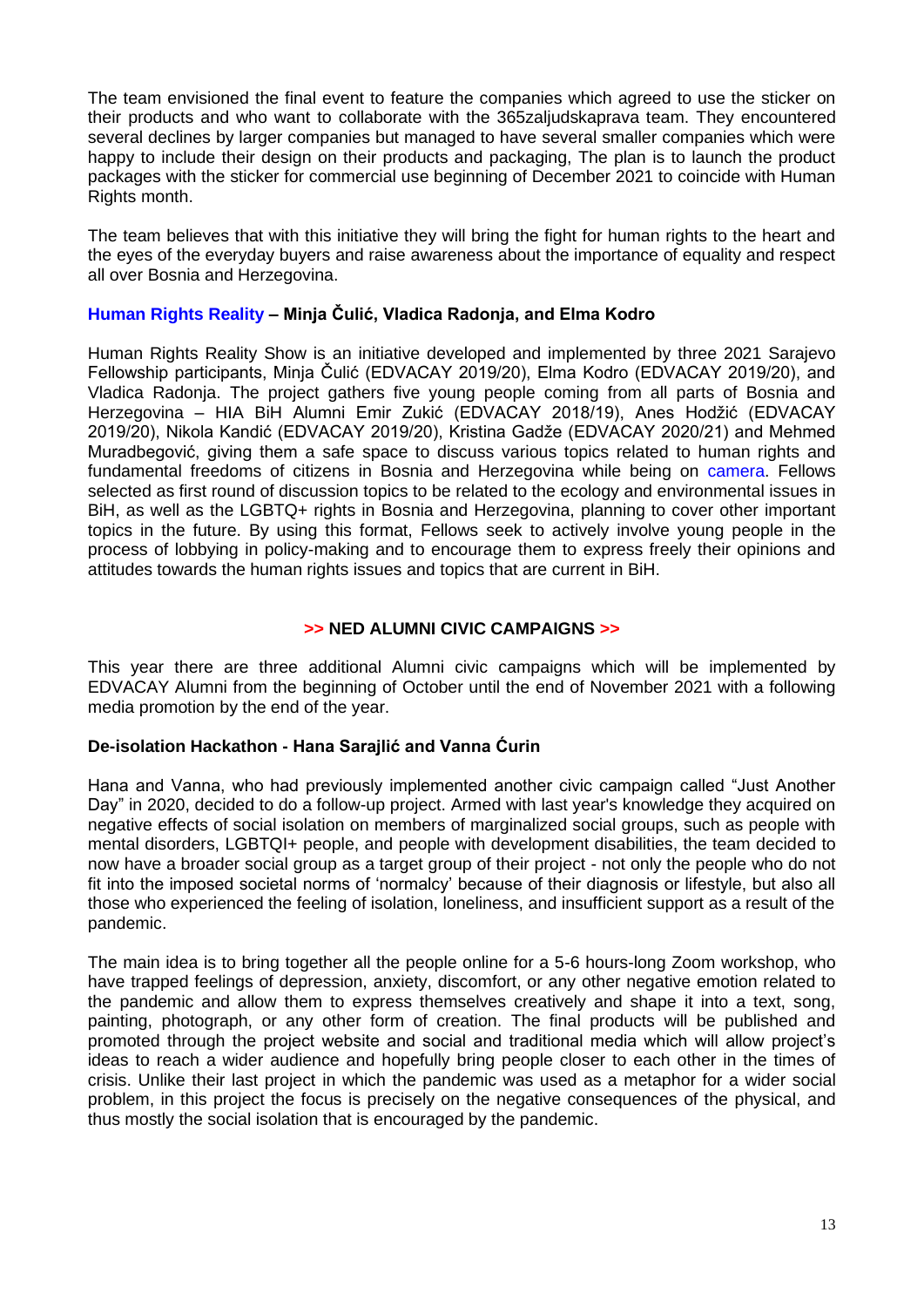# **Project "Cat's Eyes" - Lamija Čelik**

Bosnia and Herzegovina has seen a drastic increase in the number of migrants entering the country in the past few years. Competent institutions face daily challenges in terms of human and financial resources. One of the arising issues on migrants' route through the country is their low visibility on the road during the night when they are actively on the move. Drivers' recklessness, high speeds and poor lighting can cause accidents and endanger human life. The most vulnerable group on the road are the pedestrians, as they are at a greater risk than the drivers. The problem of pedestrian visibility in road traffic is an occurring issue in the autumn and winter time of year when, due to smog, fog or snow, visibility on the roads is often reduced.

EDVACAY Alumna Lamija Čelik (2019/20) had the idea to make hats, caps, scarves and pendants with the key component of adding cat's eyes (luminous plastic used for better perception and visibility in traffic) or reflective strips that glow in the dark. With winter and colder weather coming, Lamija believes that this project would bring benefits such as protecting the user from the cold, but also helping them be better spotted on the road. Lamija will join forces with a local association of girls and women who will be engaged in knitting hats / scarves / pendants, which will also serve as a promotion and support of their work. This project has the potential for growth and evolve in a sense that the focus groups do not have to be exclusively migrants and migrant children, but also other pedestrians in traffic, such as first-graders, whose schools are located near busy roads.

### **Flowering Marathon - Lejla Mašić**

In recent years, Bosnia and Herzegovina has been facing exceptionally high levels of pollution, increased deforestation and very polluted air. To put it simply, BiH is facing a large number of environmental issues, which are mostly neglected due to ignorance, misunderstanding or simply a lack of interest. The Brčko District has also been facing these issues. And as if all the mentioned challenges are not enough, the Coronavirus pandemic has made it even more difficult, so in the Brčko District the issue of polluted air and deforestation are absolutely neglected. The most devastating fact is that the educational system in the District pays little or no attention to raising awareness of environmental issues in students.

This eco-friendly community-building project initiative was developed by EDVACAY Alumna Lejla Mašić (2019/20). Lejla has been actively involved in her community for several years now and has so far initiated more that a few actions of planting trees in this town and has seen the benefits that these actions bring. Her idea behind this project initiative is to gather a group of people of all ages, from children to older citizens of Brčko, for a one-day 'Flowering Marathon', during which a large amounts of flower seeds will be dispersed around the Brčko city area by the participants, especially focusing on areas which seem neglected. Apart from the flower seeds, which will mostly be scattered by the younger participants of the 'marathon', older participants will plant several tree seedlings and symbolically give their solemn pledge to the public that they will continue planting trees and flowers in the future and take great care of their environment. This project will result in increasing the Brčko citizens' awareness about their existing environment and the care that it requires while bringing the community together.

## **EDVACAY Alumni Podcast – by Daniel Lazarević and Mahir Sijamija**

This initiative is focused on showcasing the work and successes of five participants from the previous nine generations of the EDVACAY program through a trending format of video podcast. Through five episodes of podcasts, EDVACAY Alumni Daniel Lazarević (2014/15) and Mahir Sijamija (2013/14) want to show to the wider audience how some of the participants benefitted from this program, how they used it in their formal and non-formal education, and how they led by their example and encouraged others to be socially responsible and active in their local community.

By making these podcast episodes and talking to some of the most successful participants, Daniel